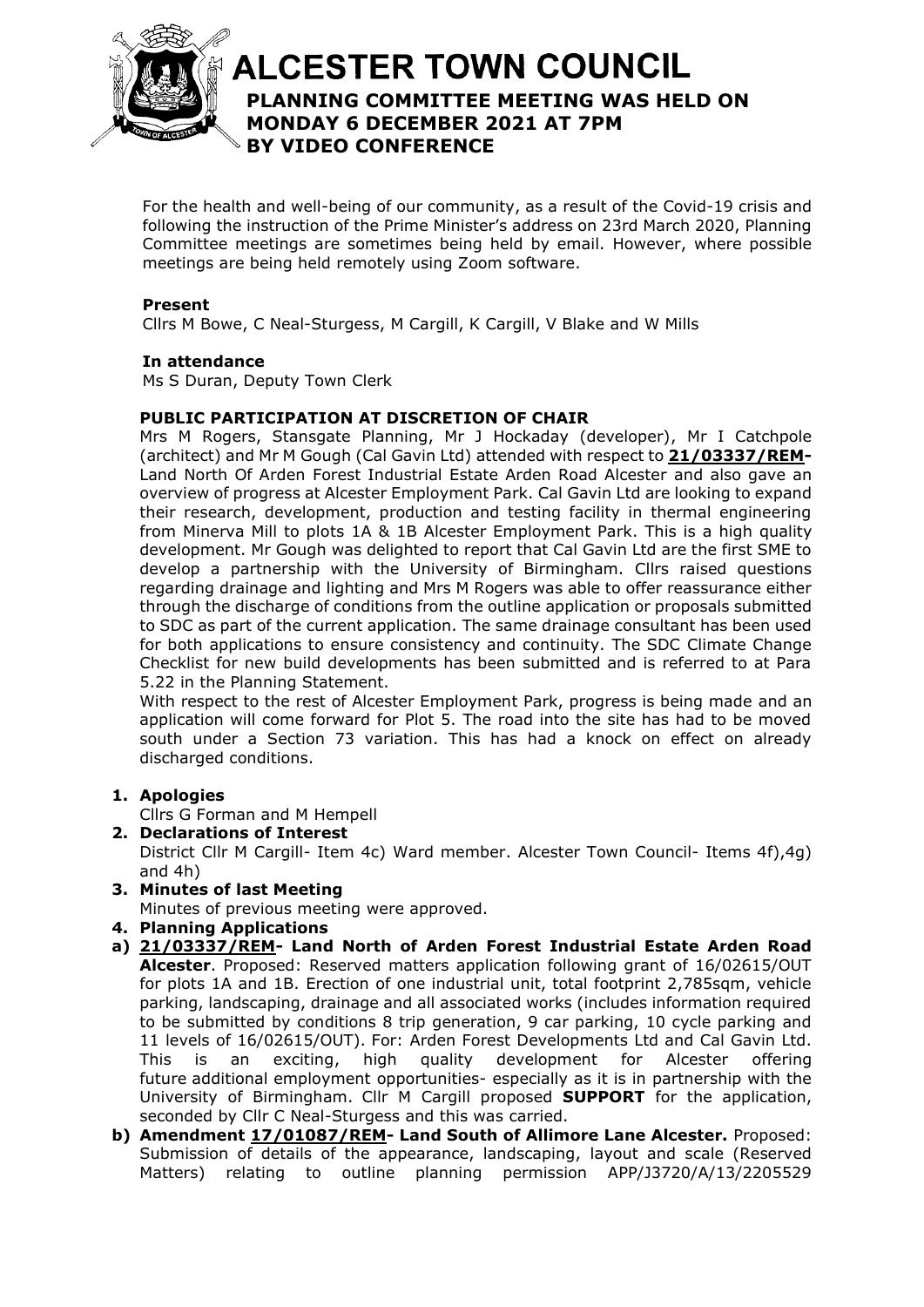(11/02895/OUT) for the erection of 190 dwellings with associated car parking, access, infrastructure provision and open space on land north of Allimore Lane, Alcester (southern parcel). *Amendments to include revised highway and landscaping plans to address statutory consultee comments*. For: Gallagher Estates, Pettifer Developments and Bloor Homes Ltd. Cllr M Cargill still had concerns about the 5% potential for flooding but recognised that the bund was over and above what was required of the developers and is considered by the Case Officer to be betterment. **NO OBJECTION**

- **c) [21/02650/FUL-](https://apps.stratford.gov.uk/eplanning/AppDetail.aspx?appkey=QXZIV6PMM4P00) SIG Roofspace Alcester Heath Alcester B49 5JG.** Proposed: Details relating to storage materials, maximum heights and traffic management proposals in the external yard area. For: Roofspace Solutions. WCC Highways have objected to this application. Cllrs also had concerns about parking of HGVs, the impact of any noise in the steel preparation area on the amenity of neighbouring properties and the nature and purpose of the container adjacent to this area near the entrance. **OBJECTION**
- **d) [21/03264/FUL-](https://apps.stratford.gov.uk/eplanning/AppDetail.aspx?appkey=R0V5F1PMJO100) Malt Mill Lane Complex Malt Mill Lane Alcester.** Proposed: Installation of external air conditioning unit and server cabinets. For: Mr C Halford, Orbit Housing. Whilst acknowledging that the applicant has sought to address some of the issues raised in objection to a previous application, [21/00023/FUL](https://apps.stratford.gov.uk/eplanning/AppDetail.aspx?appkey=QMEUVDPMG6500) which was refused causing harm to a listed building, cllrs would like to offer **NO OBJECTION** but seek the Case Officer's recommendation.
- **e) [21/03512/FUL-](https://apps.stratford.gov.uk/eplanning/AppDetail.aspx?appkey=R1ZW36PML2900) Whitehall Cross Road Alcester B49 5EX.** Proposed: Retrospective planning permission for erection of a brick garden wall just under 6' high to the south of the property. For: Mr & Mrs B Wilcox. Cllrs expressed disappointment with the retrospective nature of this application. The new wall is built. Removing the hedge from behind the wall had revealed an existing boundary wall with railings at an appropriate height and design in keeping with the property. However, cllrs agreed that they would offer **NO OBJECTION** and be guided by the Case Officer's recommendation.
- **f) [21/03441/ADV-](https://apps.stratford.gov.uk/eplanning/AppDetail.aspx?appkey=R1MTLBPM0L700) Walls and Ceilings 22 Tything Road West Kinwarton Alcester B49 6EP.** Proposed: New company logo signs. For: Mr J Workman, Walls and Ceilings International Ltd. **NO REPRESENTATION**
- **g) [21/03443/ADV-](https://apps.stratford.gov.uk/eplanning/AppDetail.aspx?appkey=R1MZIHPM0L700) Walls and Ceilings Ltd 3-5 Tything Road Alcester B49 6EP.** Proposed: New company logo signs. For: Mr J Workman, Walls and Ceilings International Ltd. **NO REPRESENTATION**
- **h) [21/03791/TPO-](https://apps.stratford.gov.uk/eplanning/AppDetail.aspx?appkey=R3E612PM0GL00) Walls and Ceilings Tything Road West Kinwarton Alcester.** Proposed: T1 - oak - Reduce side canopy overhanging garages by 2.5metres. For: Mr J Workman. **NO REPRESENTATION**
- **5. Interim decision by ATC by email meeting**
- **a) [21/03012/FUL-](https://apps.stratford.gov.uk/eplanning/AppDetail.aspx?appkey=QZQ0USPMIT600) 35 Newport Drive Alcester B49 5BL.** Proposed: Partial demolition of existing garage and erection of single storey extension to the side of existing dwelling house. **NO OBJECTION**
- **6. Notice of Decision by SDC** None.
- **7. Local Government Boundary Commission (LGBCE): Stratford-on-Avon Draft recommendations - Parish warding arrangements for Alcester.** Draft consultation response proposed at November Full Council, agreed and response submitted online. Acknowledgement received.
- **8. Proposition to Full Council** None.
- **9. Correspondence**
- **a) SDC- Notification of withdrawn applications for Cruck House 19 Henley Street Alcester B49 5QX:**
	- **[21/02982/FUL](https://apps.stratford.gov.uk/eplanning/AppDetail.aspx?appkey=QZIXA1PMHZY00) & [21/02983/LBC-](https://apps.stratford.gov.uk/eplanning/AppDetail.aspx?appkey=QZIXA5PMHZZ00)** Proposed: Single storey rear extension, erection of an outbuilding in rear garden and alterations to existing property.
	- **[21/02984/FUL-](https://apps.stratford.gov.uk/eplanning/AppDetail.aspx?appkey=QZIXAAPMI0200)** Proposed: Conversion of existing garage into holiday accommodation use following fenestration amendments and installation of solar panels.